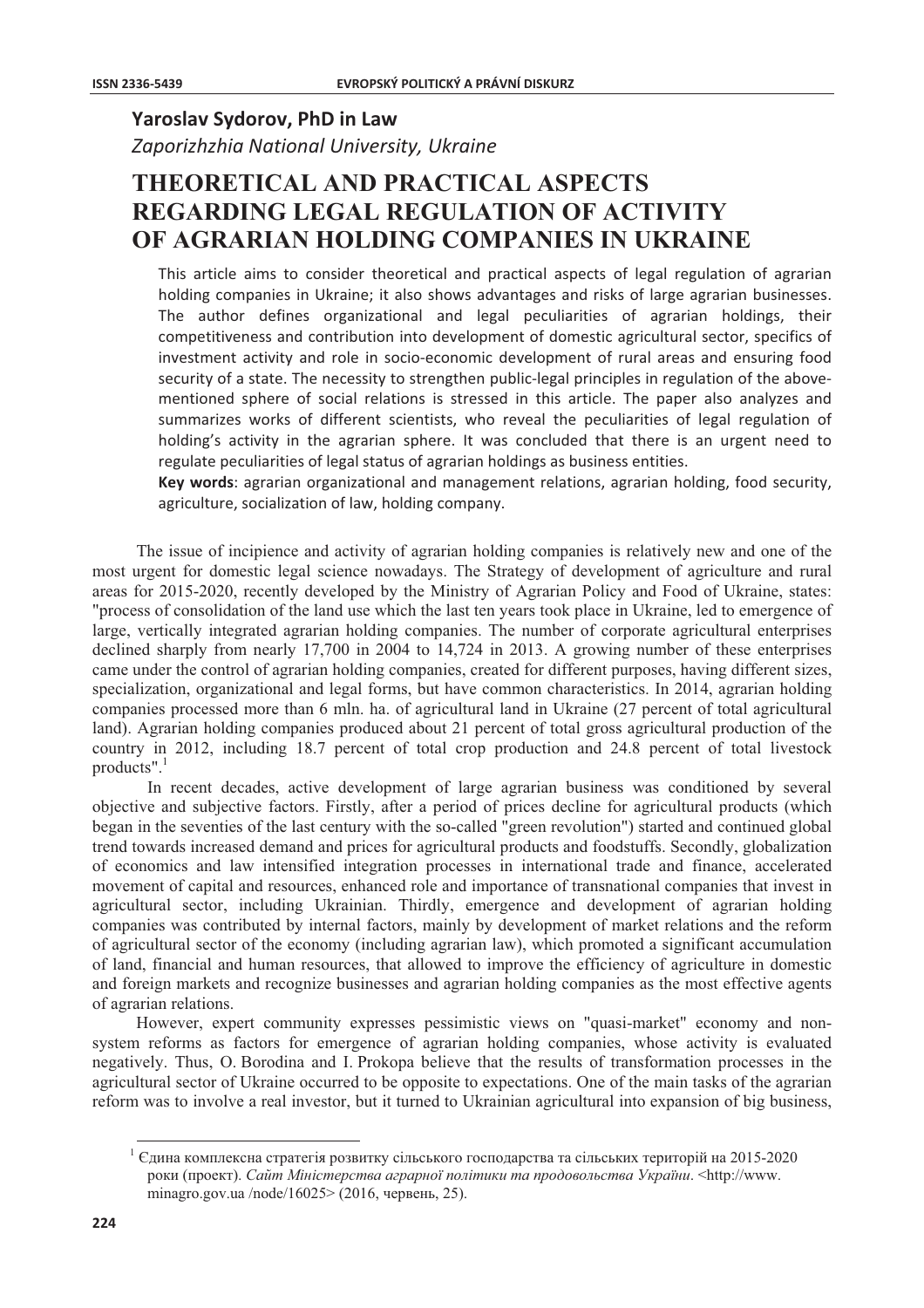and the market economy, deformed by mass corruption and dominant motivation for "fast money", has formed a specific model of agricultural sector, which hallmark is its dual organizational structure. Within this structure two types (sectors) of manufacturers are distinguished: corporate (agricultural holding companies, vertically integrated structures, business partnerships, etc.) and individual (real farmers and farms of population). This duality hides unequal position of different types of producers; relations between them acquire antagonistic traits, which are manifested in monopolization of resource markets by corporate sector; this especially takes place in financial sector, sales channels (value chains), favorable prices, means of state support and influence on state agrarian policy<sup>1</sup>.

V. Chopenko claims that Ukrainians have lost not only traditions of growing and producing agricultural products, but also respect for its lands, bread, private economic activity. Politics of the current government returns these traditions in a distorted form: rich minority has the ability to buy larger shares of land and peasant majority has to serve this minority. According to V. Chopenko, some businessmen and politicians are interested in privatization of land, but not in the situation of village and its inhabitants. Thus, agrarian holding companies are nothing like a monopolistic, illegal formation, which harms interests of the state.<sup>2</sup> In the opinion of V. Lanovyi, Ukraine now is in transition, when landowners have not yet become "oligarchs" - those who work in five sectors, have 10 companies in each, subordinated media, MPs, government bonds and several football clubs. Landowners have not become an established oligarchy, but they left just one step. It is only in order to influence the government. It is important that business executives were major entrepreneurs. The oligarchs will try to destroy farmers, because they need larger markets. Large enterprises have already started to form a monopoly on processing plants, oil production and will dictate the rules for sunflower producers. Thus, V. Lanovyi states, village economy is seized<sup>3</sup>.

Thus, evaluation of agricultural holdings is debatable, but indisputable is the fact of increase of their role and value as actors of agrarian relations. It should also be emphasized that agrarian lobby is gaining more weight that can influence the state agrarian policy and legislative process. In this context, the agrarian-legal science has the task of more professional and deep study of agricultural holding companies, their relationships with the state and main directions of their legal regulation.

Gradually, increasingly more agrarian science scholars turn their views to problems of legal regulation of these units (eg, H. Aliyeva, V. Yermolenko, P. Kulinich, V. Semchyk, V. Urkevych, etc). Attention to activities of large agribusiness has increased among representatives of economic theory (woks of V. Andriichuk, S. Demianenko, T. Zinchuk, M. Kropyvka, P. Sabluk, A. Suderikin and others). Analysis of doctrinal and publicistic sources of legal and economic orientation suggests the existence of different approaches to agrarian holding companies importance for food security and rural social sphere. The attention of scientists is focused on organizational and legal features of agrarian holding companies, their competitiveness and contribution into development of domestic agricultural sector, specifics of investment activity and role in socio-economic development of rural areas. These issues of activity of agrarian holding companies are the most relevant and require analysis by agrarian-legal science both at theoretical and practical levels of government and legal regulation, which can be defined as the purpose of this research paper.

As it was already indicated, agrarian holding companies are relatively new subjects of agrarian relations, so because of well-known inertia of law they are not yet subjected to adequate legal regulation. Currently, the Commercial Code of Ukraine and the Law of Ukraine "On holding companies in Ukraine" of March 15, 2006, contain just general provisions on holding companies, excluding specific of operation of agrarian holding companies, which, by the way, were created not in the form of a classic holding company, but through mechanisms of merger and acquisitions of agricultural enterprises, mainly through a concession of rights to lease agricultural lands.

Accordingly, there are following organizational features of agrarian holding company: 1. Deep specialization in activity of organizational components in which parent company (registered in offshore

<sup>&</sup>lt;sup>1</sup> Прокопа, I., Бородіна, О. Яка модель агросектору потрібна Україні? Газета Дзеркало тижня. <http:// www.gazeta.dt.ua/ECONOMICS/yaka model agrosektoru neobhidna ukrayini.html> (2016, червень,  $25$ ).

<sup>&</sup>lt;sup>2</sup> Костюк, Б. Українську землю ще можна врятувати - експерти ООН і Світового банку. Радіо Свобода. <http://www.radiosvoboda.mobi/a/24788212.html>(2016, червень, 25).

<sup>&</sup>lt;sup>3</sup> Лановий, В. Про небезпеку перетворення агробаронів у «закінчених олігархів». Сайт AgroPolit.com. <http://agropolit.com/blog/64-pro-nebezpeku-peretvorennya-agrobaroniv-u-zakinchenih-oligarhiv> (2016, червень, 25).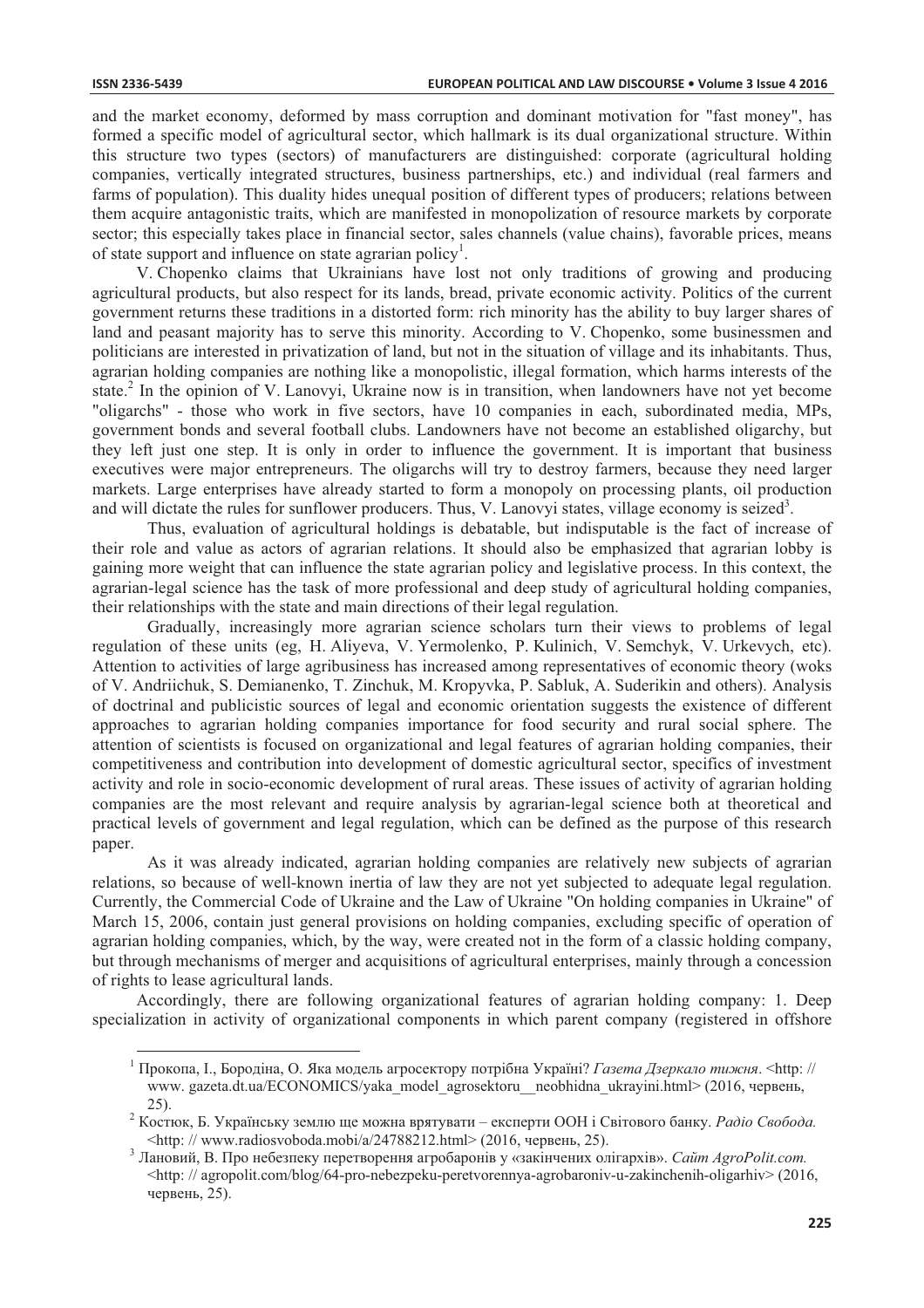zone) specializes in financial and investment activities; its main enterprise is a trader specializing in marketing and trading activities; subsidiaries and affiliates specialize in processing and storage of agricultural products; and a foundation of agrarian holding company is absorbed or controlled agricultural enterprises. 2. Implementation of agricultural production in scattered rural areas (districts, regions) and leased lands. A significant part of them do not register subsidiaries in placements of leased land, and convert absorbed agricultural enterprises in structural units.<sup>1</sup>

Undoubtedly, it is difficult to overestimate effectiveness of big agrarian production. According to the National Center "Institute of agrarian economy" agrarian holding companies produce today a fifth part of agricultural products and this portion is growing every year. Positive sides of agrarian holding companies are investment and innovation direction of their activities. Experts estimate that market value of public economic agro-food companies and the opportunity to enter international financial market is growing. Thus, according to Fitch Ratings analysts, Ukrainian agrarian holding companies may attract 20-30 billion dollars in the next  $5-10$  years.<sup>2</sup>

In turn, investment opportunities increase innovation component of agrarian holding companies, allow actively update production facilities, implement and use the latest technology, re-equip technical and technological equipment, concentrate better staff and constantly improve their skills, investing in staff training. All this contributes to both the intensification of agricultural production and increase its volume and improve the quality of agricultural products produced holdings, ensuring their competitiveness in the domestic and foreign markets. Among all agrarian subjects only agrarian holding companies have the largest share of agricultural exports, which in turn is one third of foreign exchange earnings in the country's economy (according to the government); this is especially relevant in light of the Strategy to develop agriculture and rural areas in 2015-2020 and course to export-oriented agriculture.

However, the strategy of increasing export volumes is not unanimously supported. Thus, according to M. Kalinchak, it indicates a strong desire to solve problems of the state budget due to exclusion of peasants from the land, extension of exports of agricultural and processed products by agrarian holding companies, ignoring the needs of population living in rural areas. Because such growth rates can only be provided by active support of agrarian holding's growth, while small farms can not provide so "striking" results. M. Kalinchak concludes that to develop strategies for agricultural sector, without consideration monopolization of lands by dozen owners, and thus to monitor savagery of the countryside, is, to say the least, inhumane towards people; he notes that developed countries, first of all, reach full sufficiency of its own population with food and only thereafter increase exports of agricultural and processed products<sup>3</sup>.

So, activity of agrarian holding companies can not be absolutely positively assessed; it generates some negative effects and risks, a number of which is related to the worldwide trend to concentrate production in agriculture. Thus, over the pages of The Guardian European experts have expressed their concerns about large-scale seizure of agricultural lands in Europe by speculators, reach foreign buyers and different funds. First of all, it is a question of "land activity" of Chinese corporations, Middle East nouveau riche, various international hedge funds and Russian oligarchs who have purchased huge tracts of European land in a private form of ownership. According to research of International Institute Via Campesina and other organizations, a half of all agricultural land in the EU is now owned by only three percent of large farms, which size is over 100 hectares.

In some EU countries, land ownership has become just as unequal as in Brazil, Colombia or the Philippines. The concentration of land ownership is accelerated in Germany, where compared to 1 million 200 thousand landholdings in the 60-ies, now remains only slightly less than 300 thousand farms. This occurs in Italy and France. In the UK, 70 percent of the land is owned by less than one percent of the population. This trend is noticed by experts from Europe and Ukraine, where 10 giant agrarian companies hold up to 3 million hectares of land and only one oligarch in Ukraine has more than half a million hectares of land. Chinese corporations are buying up land in Bulgaria, rich Middle East businessmen – in Romania.

<sup>&</sup>lt;sup>1</sup> Лупенко, Ю.О., Кропивко М.Ф. (2013). Агрохолдинги в Україні та посилення соціальної спрямованості їх ліяльності. Економіка АПК, 7, 6-7.

<sup>&</sup>lt;sup>2</sup> Лупенко, Ю.О., Кропивко, М.Ф. (2013). Агрохолдинги в Україні та посилення соціальної спрямованості їх діяльності. Економіка АПК, 7, 10.

<sup>3</sup> Дубровик, А., Калінчак, М. Стратегія розвитку аграрного сектору економіки України: чи існує вона? День. Kyiv.ua. <http://day.kyiv.ua/uk/article/ekonomika/strategiya-rozvitku-agrarnogo-sektoru-ekonomikiukrayini-chi-isnuie-vona> (2016, червень, 25).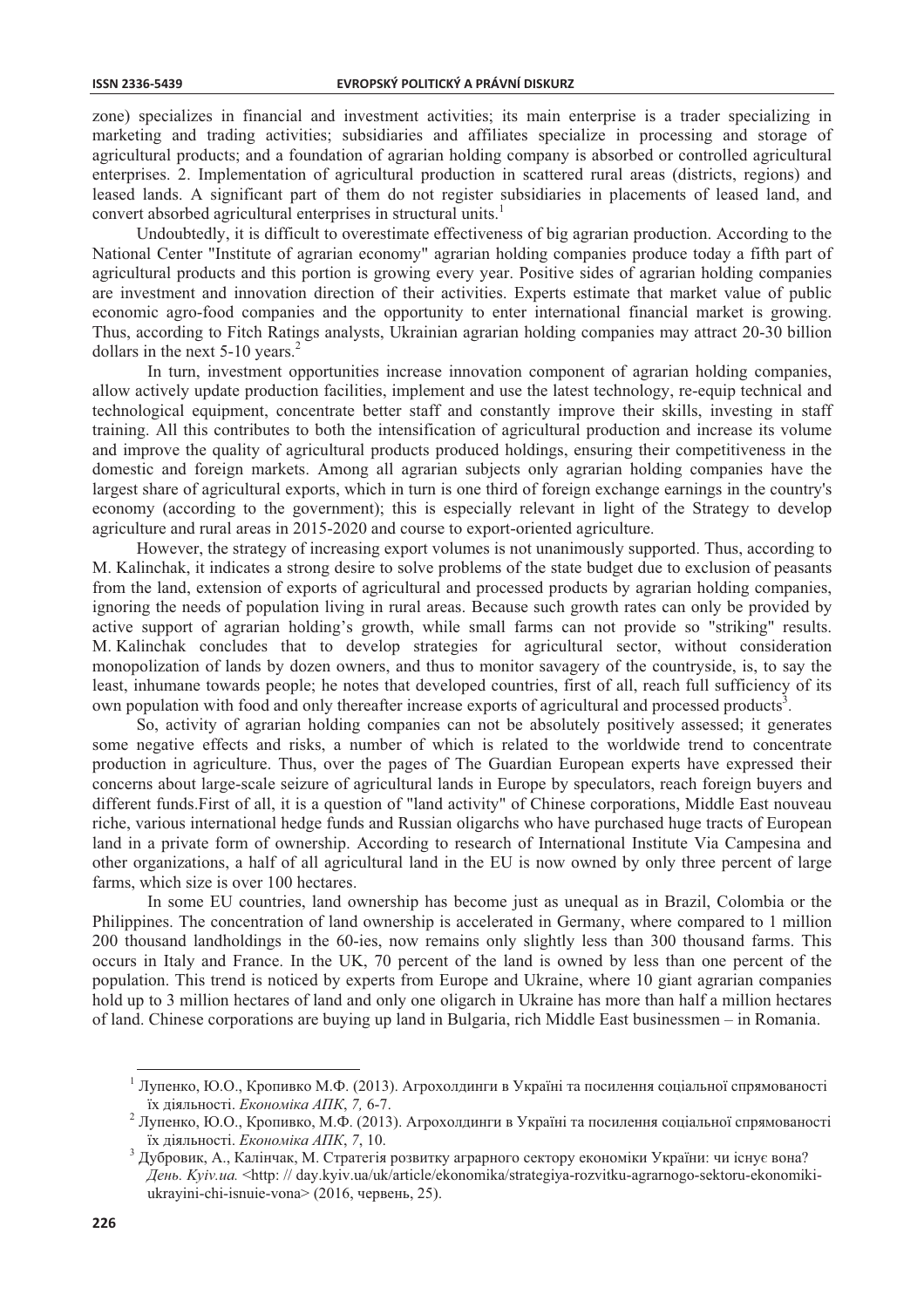Gradually Europe gets all the same agrarian problems as Africa, South America and Asia. In Europe, particularly in Spain and Austria, increasingly more young people protest against dominance of large estates of land. Experts blame EU politicians in this process, who legislatively allowed such a dangerous concentration of land in one hands<sup>1</sup>.

Here is another example. This year, reportedly to Reuters, the Australian government has blocked a deal to sell the company S.Kidman & Co, which is one of the major national farmers, to Chinese investors, declaring that this agreement is not in the national interests<sup>2</sup>. As for Ukraine, according to economic experts, abovementioned processes in Ukraine (as in most post-Soviet countries) can be named overconcentration of production<sup>3</sup>.

The latter, according to experts, can lead to establishment of latifundia in private and rental form, a threat to "enslavement" by lasting lease agreements, loss of independence and transformation into a dependent associated structures of processing industry, monopolism in food markets, creation of a "pyramid" of ownership with hardly recognizable principal owner, expansion of foreign capital. In addition, using fairly long time strong government support and promotion of corporate sector of agricultural economy to increasing their own economic and political weight, agrarian holding companies have not contributed into social development of rural areas, and focusing on growing of paid back and exportoriented crops together with non-compliance of environmental requirements increase the level of environmental threat.

The possibility to optimize taxation of associations and growth of agrarian lobbies consisting of large agribusiness' owners in the absence of a clear state policy in this area increase the risks for social welfare in village (emergence of surplus labor and loss of jobs, establishment of low wages, lack of appropriate funding for social infrastructure, etc.).

It should be noted that some of the big agribusiness (for example, such holdings as Astarta-Kyiv, Ukrzernoprom, SvarohVestHrup, Nibulon) implement specific directions of socio-economic support for rural areas, in particular: creation of new jobs, help for kindergartens, schools, orphanages, nursing homes, churches, funding initiatives of local communities to address social issues and other activities. We should positively assess the practice of some agrarian holding companies to make Agreements on social responsibility and Agreements on social partnership.

At the same time, researchers point to aggravation of social problems with the advent of holdings to agriculture sector; occurred a situation of co-existence of marginal degrading village and effectively working enclaves. In addition, support for rural territories is usually charitable in nature and can be performed as once-only so and systematically. These activities are carried out at discretion of such associations, which means their optionality. Of course, these measures are approving, but unfortunately we have to state non-universality of such support<sup>4</sup>.

Economic interests of agrarian holding companies are based on enhancing competitiveness of agricultural production and maximum profit from agriculture and related activities; these will have specific social content only when they will be combined with the growth of rural population and social, ecologically safe environment for it. Contribution of holdings in social development of rural areas is primarily in strengthening economy of rural areas, increasing the level of rent for land use and payment to employees. creating jobs for residents of rural areas, development of social infrastructure of these areas, formation of revenues to state and local budgets<sup>5</sup>.

<sup>&</sup>lt;sup>1</sup> Vidal, J. Land 'grabs' expand to Europe as big business blocks entry to farming. The Guardian, <http://www. euardian.co.uk/global-development/2013/apr/17/land-grabs-europe-big-business-farming?INTCMP=SRCH> (2016, червень, 25).

<sup>2</sup> Австралія відмовилася продати землю китайцям – угода не відповідає національним інтересам. УНІАН. Indopmautique azenmemeo. <http://economics.unian.ua/other/1334701-avstraliva-vidmovilasya-prodatizemlyu-kitaytsyam-ugoda-ne-vidpovidae-natsionalnim-interesam.html.> (2016, червень, 25).

Андрійчук, В.Г. (2009). Надконцентрація агропромислового виробництва і земельних ресурсів та її наслідки. Економіка АПК, 2, 3-10.

<sup>&</sup>lt;sup>4</sup> Судерікін, А.М. Роль агрохолдингів у соціально-економічному розвитку сільської території. Бібліотека ДВНЗ КНЕУ ім. Вадима Гетьмана. < http://ir.kneu.edu.ua:8080/bitstream/2010/1174/1/Suderkin.pdf.>. (2016, червень, 25).

 $^5$ Лупенко, Ю.О., Кропивко, М.Ф. (2013). Агрохолдинги в Україні та посилення соціальної спрямованості їх діяльності. Економіка АПК, 7, 5-20.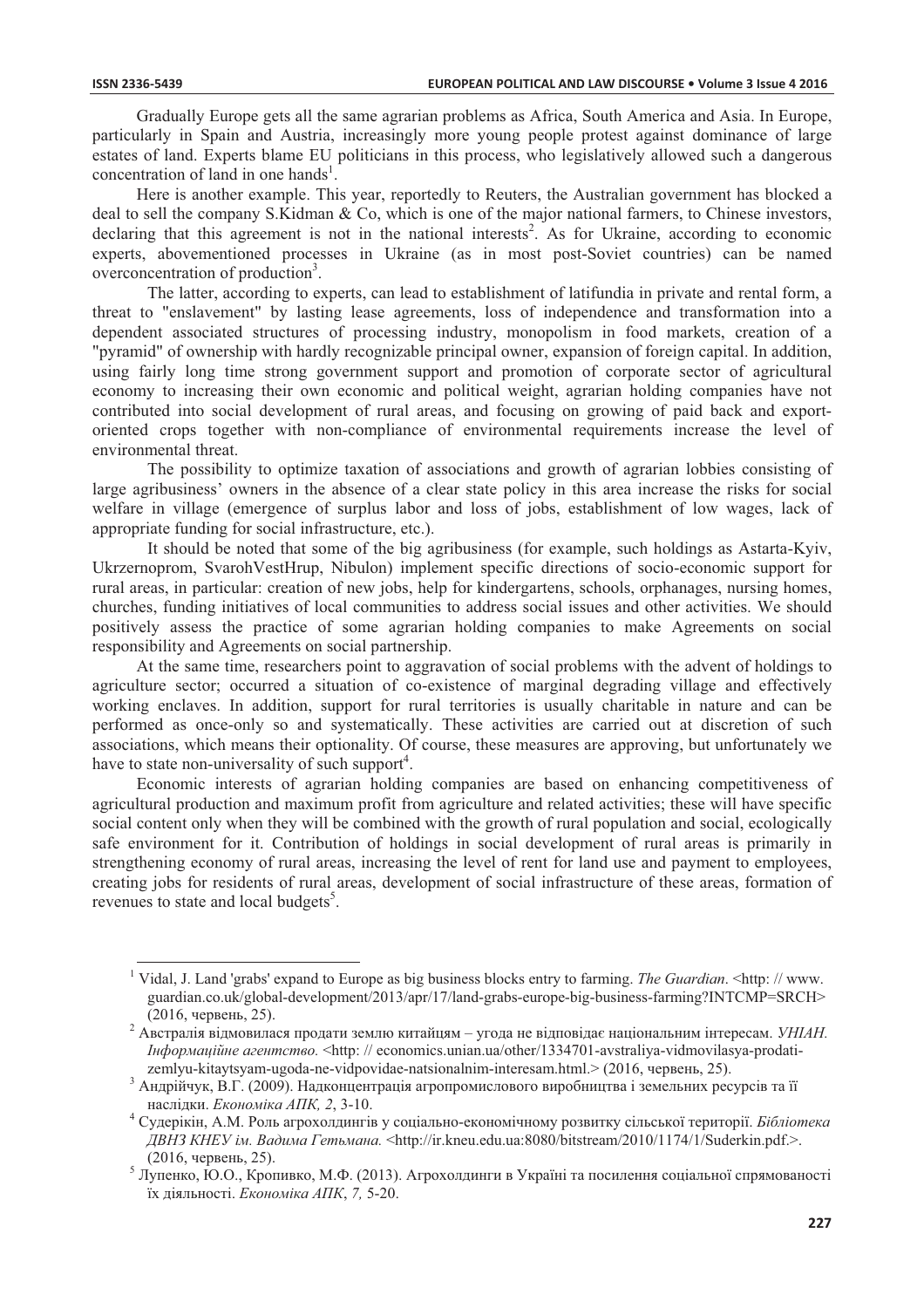A steady trend of recent years is public awareness of the need to "socialization" of economic system (in political science circles have become increasingly popular thesis about "socialism as the upward trend of our time"), which involves increasing role and importance of state involvement in regulation of social and economic relations, and therefore, resolving the issue of effective legal support to these processes. For agricultural sector, considering its importance for food security, it is particularly important and hence the need to strengthen public component of agricultural organizational-management relations, including measures to limit negative impact of large agribusiness on the process of law-making and law enforcement. Through regulation of agrarian relations, the state should provide the full range of real public interests of society, as realization of public interests is a prerequisite for realization of private interests.

Current regulation of agrarian holding companies is far behind the realities and does not provide balance of public and private interests. We should support proposal, expressed by the experts of agricultural law, on the need for special regulations concerning operation of agrarian holding companies<sup>1</sup> and development and adoption of the Law "On agrarian holding companies in Ukraine", which is to emphasize the features of legal status of these formations  $2$ .

Thus, global conditions at food markets and processes of international economic integration (external factor), and increased development of market relations against the backdrop of some uncertainty in state regulation of agrarian sphere (internal factor), led to the emergence and rapid development of large agribusiness. On the one hand, we must recognize that activity of agrarian holding companies is crucial in ensuring competitiveness of agricultural products on the internal and external markets, and therefore the state should make every effort to create transparent and effective rules for working and saying motivation of big business. On the other hand, regulation of agrarian holding companies should provide measures to minimize negative effects of their activities, which can be classified for:

1) elimination of a threat for monopolization of land and "overconcentration of production" (e.g., determining maximum amount of land for individual holdings within a single administrative unit);

2) improvement of fiscal policy on agrarian holding companies (prevention of abuses in tax optimization, establishing the need to participate in formation of local budgets by making tax payments of eligible tenants):

3) strengthening of socially-oriented component in work of agrarian holding companies and supporting of rural development (affirming the right for prior employment for a landlord, introduction of the norm for number of jobs, etc.).

## **References:**

Yedyuna kompleksna strategiya rozvyutku sil's'kogo gospodarstva ta sil's' kyuh teryutoriy na 2015-2020 roky (proekt) [The only integrated strategy for the development of agriculture and rural areas in 2015-2020, (project)]. Official website of the Ministry of Agrarian Policy and Food of Ukraine. <http://www.minagro.gov.ua/node/16025> [in Ukrainian].

2. Prokopa, I., Borodina, O. Yaka model' agrosektoru potribna Ukrayini? [What model of agricultural sector is required in Ukraine] Gazeta Dzerkalo tyzhnya [The newspaper Zerkalo Nedeli]. <http: // www. gazeta.dt.ua /ECONOMICS/ yaka\_model\_agrosektoru\_neobhidna\_ukrayini.html> [in Ukrainian].

 $\mathcal{Z}$ Kostyuk, B. Ukrayins'ku zemlyu shye mozhna vryatuvaty – eksperty OON i Svitovogo banku [Ukrainian land can still be saved – experts of UN and World Bank]. Radio Svoboda. <http://www.radiosvoboda. mobi/a/24788212.html> [in Ukrainian].

4. Lanovyi, V. Pro nebezpeku peretyorennya agrobaroniy u «zakinchenyh oligarhiy» [The danger of converting agricultural barons into "complete oligarchs"]. Sait AgroPolit.com. <http://agropolit.com/blog/64-pro-nebezpekuperetvorennya-agrobaroniv-u-zakinchenih-oligarhiv> [in Ukrainian].

5. Lupenko, Yu.O., Kropyvko, M.F. (2013). Agroholdyngy v Ukrayini ta posylennya social'noy spryamovannosti yih diyal'nosti [Agroholdings in Ukraine and strengthening of social orientation of their activities]. Ekonomika APK [Economy of AIC], 7 [in Ukrainian].

<sup>&</sup>lt;sup>1</sup> Уркевич, В. Правові проблеми функціонування агрохолдингів в Україні. *eNULAUIR - Електронний* архів-репозитарій Національного юридичного університету імені Ярослава Мудрого. <http:// dspace.nulau.edu.ua/bitstream/123456789/5943/1/Urkevych.pdf.> (2016, червень, 25).

 $\overline{\mathbf{c}}$ Алієва, Х.Н. (2010). Правове регулювання реформування аграрних відносин за законодавством України та Російської Федерації: порівняльно-правовий аналіз: автореферат дисертації на здобуття наукового ступеня кандидата юридичних наук: спеціальність 12.00.06 «Земельне право; аграрне право; екологічне право; природоресурсне право». Харків.